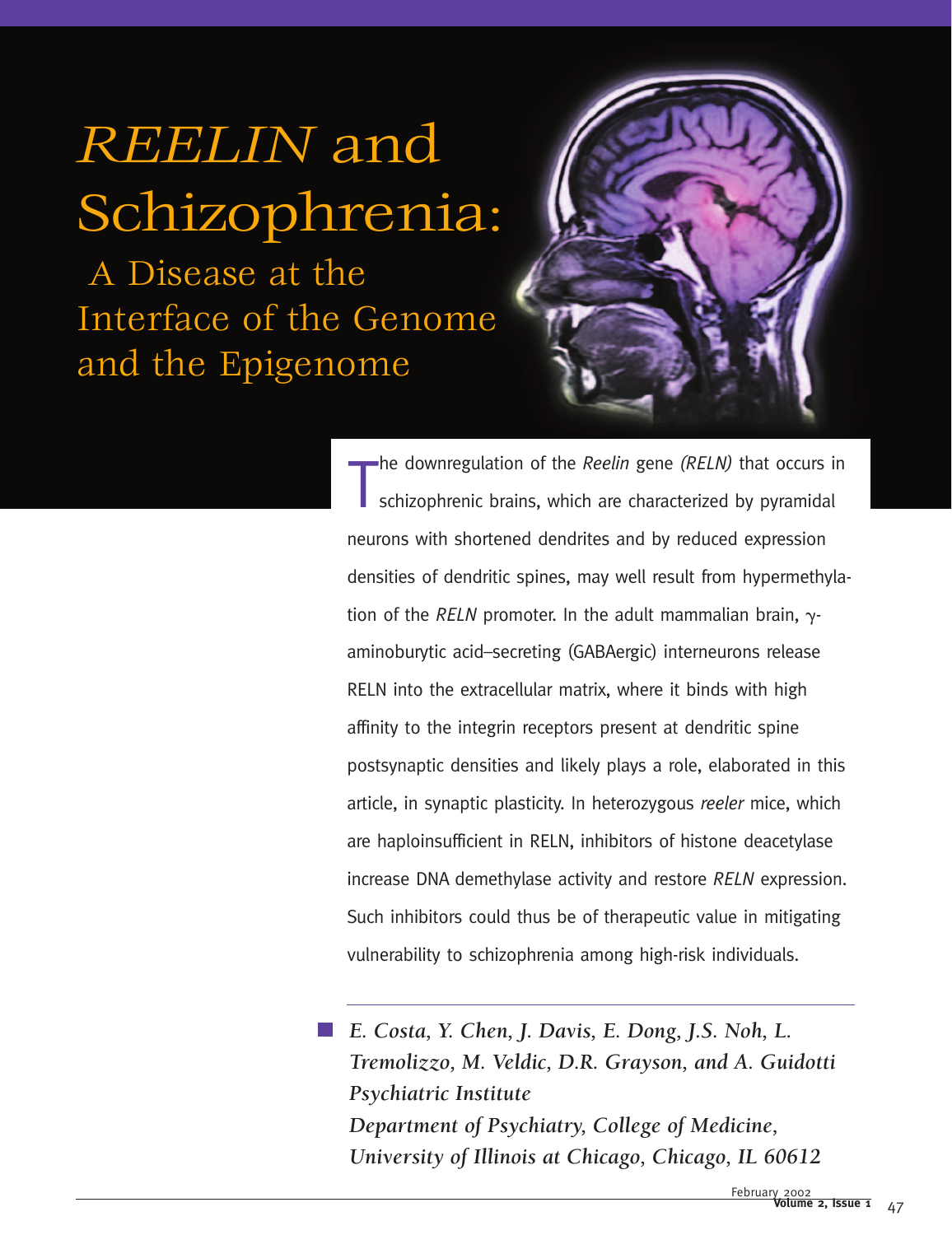#### INTRODUCTION

The incidence of schizophrenia in the general population is about 1%, but is significantly higher in relatives of schizophrenics: the incidence is about 2% among third-degree relatives (e.g., first cousins and great grandchildren); 6% among second-degree relatives (e.g., nieces, nephews, and grandchildren); 17% in dizygotic twins; and peaks at about 50% in monozygotic twins *(1)*. These statistics, moreover, confirm earlier adoption studies that reveal the vulnerability to schizophrenia to depend on the morbidity risk expressed by the biological parents to the exclusion of any risk associated with the adoptive parents *(2)*.

A recent review by Lewis and Lieberman *(3)* not only supports the polygenic nature of schizophrenia, but also suggests that the morbidity risk begins to be expressed during embryonic development of the central nervous system (CNS). In particular, a number of abnormalities accompany early brain development of schizophrenic individuals, and the molecular neuropathology of schizophrenia is beginning to be unraveled. The autosomal recessive mouse mutant *reeler* has led to the identification of the protein Reelin (RELN) that is under investigation for its potential role(s) in the etiology of schizophrenia (Box 1).

Significantly, there is a great  $({\sim} 50\%)$  deficit in the RELN content in specific areas of brains from schizophrenic individuals *(4)*. Because this protein is normally operational during embryonic corticogenesis and throughout the patient's lifespan (see Box 1), the morbidity risk of schizophrenia, in accordance with the suggestion that embryonic factors contribute to the etiology of schizophrenia *(3)*, may arise as a consequence of compromised *RELN* expression.

From an analysis of postmortem brains from four separate cohorts, it is apparent that the deficit of RELN that is associated with schizophrenia also extends to bipolar patients with mania, but not to unipolar patients without psychosis *(5)*; appropriate controls indicate that neither the duration of the postmortem interval, the type of medication prescribed, nor a reduction in the number of cortical neurons determines the decrease of *RELN* expression in schizophrenia or bipolar disorder patients.

Anatomical studies of schizophrenia *(6)* and bipolar disorder patients *(7)* show that the density of dendritic spines in cortical pyramidal neurons is decreased, thereby suggesting that dendritic spine postsynaptic densities (DSPDs) and dendritic spine plasticity are compromised in both disorders. A similar compromise is observed in heterozygous *reeler* mice *(8)*. A number of other anatomical and physiological similarities exist between the brains of heterozygous *reeler* mice and schizophrenics, including a reduction in both neuropil density and in sensory gating *(8–11)*. Of course, studies of postmortem brains of schizophrenia patients cannot distinguish whether a deficit in the expression of a protein is a cause or a consequence of this disease.

## THE HUMAN *RELN* GENE AND SCHIZOPHRENIA

A recent report convincingly shows that the null *RELN* mutation occurs in humans *(12)*. The symptomatology of such individuals is dominated by lissencephaly (i.e., *smooth brain*) associated with a profound cognition deficit, a loss of muscle tone, and a radiologically evident brain deformation that is less severe but still abundantly expressed in heterozygous *RELN* persons. Thus, severe

#### BOX 1. REELIN AND NEURODEVELOPMENT

In the developing mammalian brain, the proper migration and localization of neurons depend on specific cell–cell interactions. For example, during corticogenesis, integrin receptors foster communication between primordial GABAergic neurons (i.e., Cajal-Retzius cells) and migrating pyramidal neurons that have not yet expressed synaptic links. Reelin (RELN) is a high-affinity ligand (picomolar range) of integrin receptors (Box 1, Figure 1) and in the adult frontal cortex is synthesized by virtually every GABAergic neuron subtype *(30, 46–48)*. Thus, we have argued that the primordial communication between GABAergic interneurons and pyramidal neurons that occurs via RELN agonistic action on integrin receptors *(49)* is in fact conserved throughout the mammalian lifespan. Specifically, in the cortex and hippocampus of the adult nonhuman primate, RELN is secreted by GABAergic neurons into the extracellular matrix and tends to bind to dendrites and dendritic spines of pyramidal neurons *(48)*.

RELN is a 3461-residue protein that contains in its N-terminal domain the epitope of the CR50 antibody and also possesses eight EGF-like motifs (Box 1, Figure 2) *(42)*. The CR50 epitope binds to intergrin receptors expressed in dendritic spine postsynaptic densities (Box1, Figure 3) and results in the intracellular phosphorylation of the Dab1 protein, an intracellular signal in the RELN pathway *(50)*; this phosphorylation in fact is inhibited by the CR50 intibody *(43)*. A second indication of RELN bioactivity is observed as an increase in rapamycin-sensitive protein synthesis when exogenous RELN is added to synaptoneurosomes prepared from brain homogenates of heterozygous *reeler* mice (Box1, Figure 3). RELN-encoding mRNA includes a 5' untranslated region that in primates includes a CGG repeat that is polymorphic, although no examined polymorphism (containing from seven to twentythree repeats) correlates in humans to susceptibility to schizophrenia.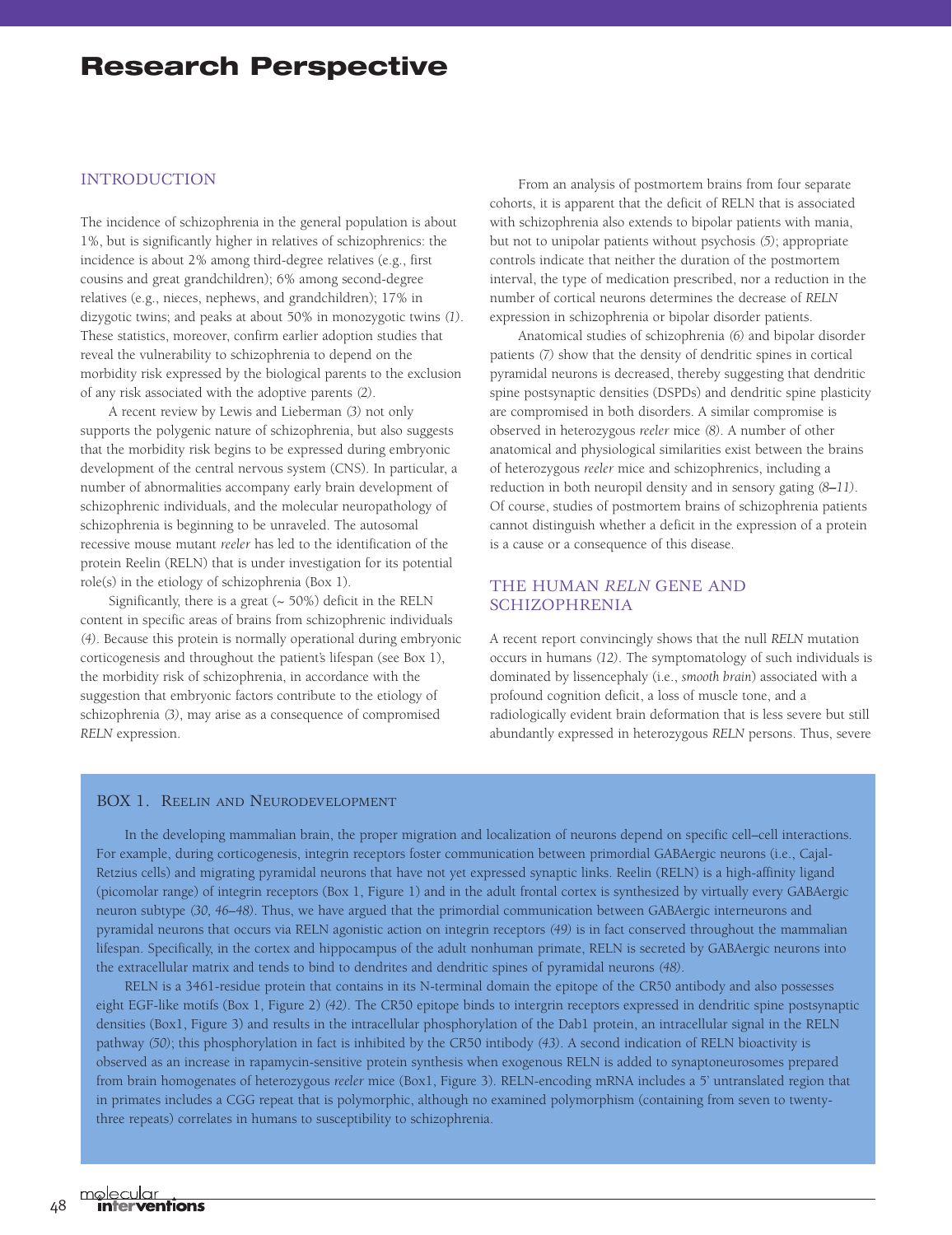





**Box 1 Figure 3. Reelinmediated stimulation of protein synthesis in cortical synaptoneurosomes from heterozygous** *reeler* **mice.** Recombinant mouse RELN was added to synaptoneurosome preparations. <sup>a</sup> p<0.05 wild thpe vs. heterozygous *reeler* in the absence of RELN. <sup>b</sup> p<0.01 heterozygous *reeler* in the presence vs. absence of RELN.

schizophrenia among humans bearing a *RELN* mutation. In addition, because the difference between the cognitive function of mice and humans is so profound, one Furthermore, because the *reeler* mouse reflects a natural mutation, phenotypic traits cannot invariably be attributed to a deficiency of RELN. We are currently generating heterozygous *reeler* mice that express a *RELN* transgene to study whether the dendritic spine deficit can be reversed by expression of RELN. Nevertheless, the reduction of *RELN* expression that mitigates dendritic spine expression and dysfunction in heterozygous *reeler* mice remains relevant to molecular studies of schizophrenia, and to this extent such mice are valid tools in investigations of the disease.

#### REGULATION OF GENE EXPRESSION BY DNA METHYLTRANSFERASES

DNA methyltransferases (DNMTs) regulate gene expression by methylating cytosine nucleotides present in CpG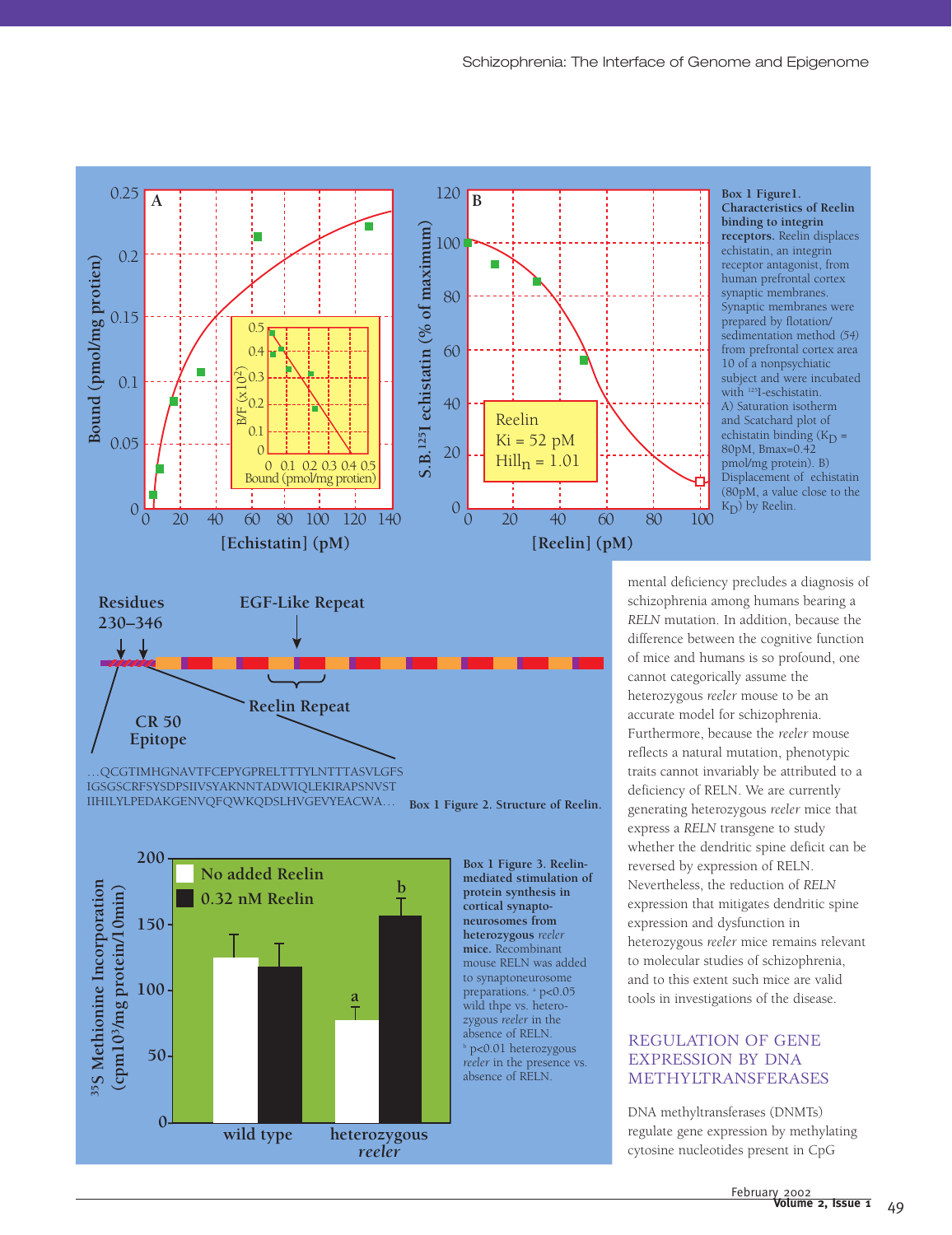#### BOX 2. HISTONES: FUNCTIONAL COMPONENTS OF THE EPIGENOME

The acetylation of specific lysine residues of histones H3 and H4 by histone acetyltransferase (HAT) causes a relaxation of chromatin supercoiling that can be reversed by the action of histone deacetylase. Histones and the components of the epigenome (defined as the layer of information that dictates which parts of the genome are expressed in a specific district and at specific time) act in a combinatorial fashion to activate or suppress the function of a given genomic region. Thus, the acetyl groups of histones that act to open chromatin arise from enzymatic functions that interact with the genome but are not part of it. The association of histones with DNA is reversible and can be modified pharmacologically (Figure 1). The methylation of cytosine nucleotides within DNA represents another modification of the genome that regulates gene expression. In this case, the epigenome can be viewed as a coat of methyl groups; up to approximately 80% of CpG dinucleotides can be methylated. In general, regions of the genome that are transcriptionally active are less methylated than other regions. Intriguingly, methylated CpG sequences can be actively demethylated when they are packaged into hyperacetylated histones (see text; see *13*).

As shown in Figure 1, it is probable that deacetylase inhibitors that cause a persistent histone acetylation state create a condition that facilitates demethylation, as shown following the treatment with Trichostatin A and valproate. As components of the the epigenome, histones can thus function as targets for drugs that may modify the dynamic equilibrium of histone acetylation and deacetylation. Hydroxamic acid-based HDAC inhibitors have been developed that are effective in limiting tumor growth. It has been estimated that these agents act by altering transcription of less than 2% of genes expressed in tumor cells *(51)*. Interestingly, various HDAC inhibitors show a certain degree of selectivity in terms of their mechanism of action *(52)*. A key issue is the selectivity of various HDAC inhibitors on the expression of genes relevant to psychiatric disease.



#### **A. Regulation of DNA Methylation by Histone Acetylation**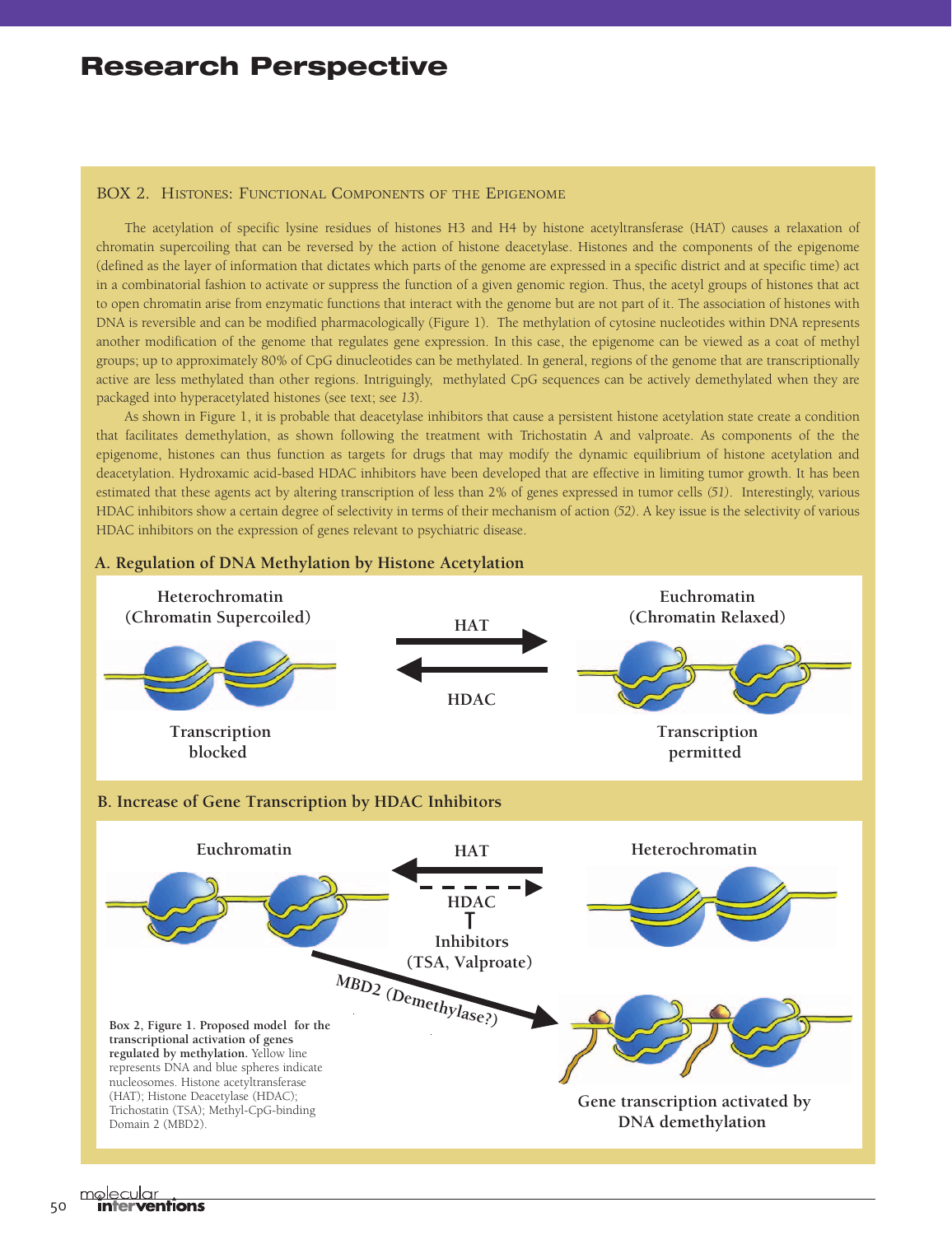islands of selected gene promoters. Resulting patterns of CpG methylation are recognized by MeCP2, a methyl-CpG**–**binding protein that likely mediates gene silencing and parental imprinting. With these mechanisms, several genes can be silenced in a cell-specific manner, and significant stretches of entire chromosomes can be silenced. These genomic patterns of gene silencing are maintained by DNMTs during cell replication *(13)*.

In the vast majority of autosomal genes, paternal and maternal alleles are functionally equivalent. Nevertheless, scores of autosomal genes can be paternally or maternally imprinted, such that one of the parental alleles is silenced by hypermethylation of CpG islands so that the alternative parental allele alone is expressed *(see 14)*. DNMT1 maintains parental imprinting via de novo methylation of imprinted genes in gametes *(see 15)*. Several lines of evidence suggest that many imprinted genes are important for neuropsychiatric function *(16)*.

Only recently has CpG methylation become appreciated as an important factor in the functionality and regulation of gene expression in the CNS. However, any appreciable degree of flexibility in the expression of CNS genes regulated in this manner would require the enzyme-catalyzed reversibility of cytosine methylation within particular gene sequences. This enzymatic requirement poses a conceptual problem in that the removal of methyl groups from cytosines is generally presumed to be energetically unfavorable, although base excision/nucleotide repair mechanisms may provide the means to a net demethylation reaction *(17, 18)*, and the direct removal of the methyl group from methylated CpG dinucleotides, with concomitant methanol production, has also been demonstrated under certain circumstances *(19)*. Further experiments are required to explain how the methyl-CpG binding domain of MeCP2, which is widely speculated to possess demethylase activity, may in fact contribute to the reversibility of DNA methylation in brain neurons. Indeed, DNA demethylating activity occurs in conjunction with histone hyperacetylation, brought about by the inhibition of histone deacetylase activity (see Box 2). It will be necessary to investigate such enzymatic partnerships in relation to *RELN* expression in primary cultures of GABAergic interneurons from neonatal mouse cortex that express RELN, DNMT1, and histone acetylase and deacetylase. We are now studying the GABAergic neuronal expression of DNA demethylating activity.

#### METHIONINE-MEDIATED EXACERBATION OF SCHIZOPHRENIA

In efforts to assign a role to dopamine in the etiology of schizophrenia, many studies examined the effects of high doses of methionine, either alone or along with monoamineoxidase inhibitors, on the disease *(20–29)*. By providing the brain with methionine, a precursor of the methyl donor *S*-adenosylmethionine (SAM), the hypothesis to be tested was whether

dopamine inactivation (i.e., the methylation of dopamine via catechol-*O*-methyltransferase (COMT)) could mitigate the disease. As an extra dividend, it was hoped that this treatment could help explain the beneficial effects of chlorpromazine and haloperidol, two dopamine receptor antagonists.

In Table 1, we summarize the results reported by Antun et al. *(22)* following the administration of high doses of methionine. Clearly, these data indicate that methionine in fact exacerbates schizophrenia symptomatology in about 67% of patients, but does not cause a "chronic brain syndrome" as suggested by Cohen et al. *(29)*. Furthermore, the report of Antun et al. *(22)* argues against an increase in dopamine metabolites via COMT activation and should, moreover, alleviate any concern that methionine causes neurotoxicity.

Because increased levels of methionine—and presumably the concomitant increased levels of the methyl donor SAM—failed to increase dopamine turnover by COMT, we decided to test whether the exacerbation of symptomatology was driven by increased DNMT1 activity, which, we hypothesized, would increase the methylation of CpG island-containing promoters, such as the *RELN* promoter.

#### DNA METHYLTRANSFERASE AND RELN LEVELS IN THE FRONTAL CORTEX: TOWARDS A MOLECULAR DEFINITION OF SCHIZOPHRENIA

In neural progenitor NT2 cells, addition of the DNA methyltransferase inhibitor 5-azadeoxycytidine (AzadC) can increase the expression of *RELN* by 20-fold (Table 2) or more, suggesting that the *RELN* promoter is normally (i.e., in the absence of AzadC) hypermethylated. To explore this possibility, we measured the levels of mRNA for DNMT1 by in situ hybridization of various layers of the frontal cortex from nonpsychiatric and schizophrenic patients (Table 3). The number of neurons of DNMT1-encoding mRNA, in several cortical layers, was increased in schizophrenia patients relative to nonpsychiatric subjects. Significantly, in most of the cortical layers, the increase in neurons producing DNMT1-encoding mRNA coincided with a decrease in the number of RELN-positive neurons.

RELN- and DNMT1-encoding mRNAs are not expressed in pyramidal neurons, but are expressed in small cells that can be considered interneurons because they react with an antibody for a neuronal nuclear protein. Although it is impossible to morphologically differentiate GABAergic neurons in layer IV, there is a great probability in the other cortical layers that virtually all nonpyramidal neurons are GABAergic. Thus, because there is no significant difference, in any cortical layer of control subjects, in the number of neurons expressing the two types of mRNA, we can suggest that DNMT1 and RELN are selectively expressed in GABAergic interneurons in the frontal cortex; however, we have only proven that RELN is consistently coexpressed with a label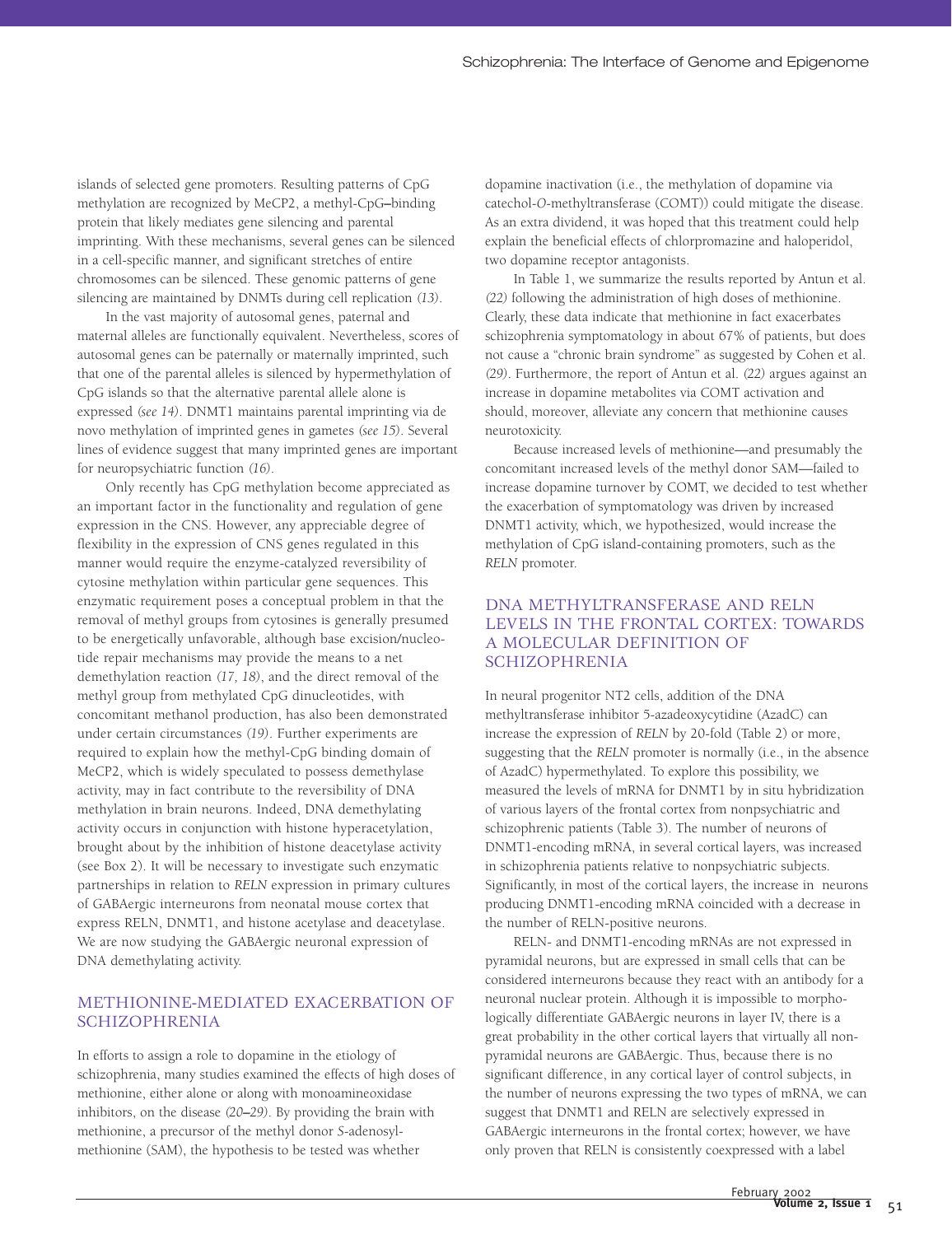



**Figure 1.** *RELN* mRNA and RELN metabolites (50 kDa) in frontal cortex are increased following treatment of heterozygous *reeler* mice with valproic acid. Valproic acid (100 mg/kg) was administered subcutaneously twice a day for 15 days. A) *RELN* mRNA was measured by quantitative RT-PCR *(4)*; each value is the mean  $\pm$  SEM of 5 animals; B) *RELN*-like immunoreactive peptides; representative western blot analysis of vehicle (VEH) and valproic acid treated animals.

specific for GABAergic neurons *(30)*. It is very important to establish whether the same GABAergic neurons express both RELN and DNMT1 because such coexpression would offer a unique opportunity to study genomic methylation and epigenomic histone hyperacetylation and deacetylation within given, RELN-secreting GABAergic neurons.

In cortical layers I, II, IV, and V of schizophrenia patients, the number of neurons positive for RELN-encoding mRNA is reduced relative to nonpsychiatric subjects, whereas the number of neurons expressing the DNMT1-encoding mRNA is lower in the nonpsychiatric subjects (Table 3). These results suggest that a higher number of neurons positive for DNMT1, along with fewer neurons positive for RELN, will be an essential characteristic of schizophrenia neuropathology. Moreover, these results are consistent with the possibility that hypermethylation of the *RELN* promoter may be pathogenic. Histone hyperacetylation due to the inhibition of histone deacetylase *(31)* may also regulate the demethylation of cytosines in CpG islands *(32)*. The recent recognition of such pharmacolgically induced epigenomic–genomic interactions has offered new possibilities for a pharmacological modification of epigenetic hypermethylation of promoter function (see Box 2).

## THE EPIGENETICS OF REDUCED RELN LEVELS IN SCHIZOPHRENIA

Heterozygous *reeler* mice have been regarded as a mechanistic model to study *RELN* downregulation in schizophrenia *(8)*. However, as stated above, the validity of such a model cannot be confirmed in the few heterozygous *RELN* humans that have been studied *(12)*, where the concomitance of mental deficiency and brain structural abnormalities prevent a clear diagnosis of cognitive disorder. So, does a suitable model exist for epigenetically induced downregulation (via hypermethylation) of *RELN* in schizophrenia?

Table 4 shows that the injection of methionine for fifteen days into wild-type and heterozygous *reeler* mice decreases the expression of *RELN* in the frontal cortex. Thus, this observation suggests that environmental factors that increase SAM content may also downregulate RELN expression. As seen in Table 3, expression of DNMT1in human brains appears to be highly compartmentalized, but we do not know whether SAM or the mRNA that encodes methionine adenosyl transferase 2 (the enzyme responsible for SAM synthesis in brain) is also present in GABAergic neurons. The answer to this question will further help us to establish whether a defect of GABAergic neuron function contributes to the etiology of schizophrenia.

#### INHIBITION OF HISTONE DEACETYLASE

Box 2 suggests a pharmacological intervention to sustain *RELN* expression as a hypothetical means of mitigating schizophrenia *(33–34)*. Mice injected for fifteen days with valproic acid, a weak inhibitor of histone deacetylase and a drug used as a mood stabilizer in psychiatry, show an increase in levels of RELNencoding mRNA (Figure 1A). Curiously, levels of translation product (i.e., 400-kDa RELN) fail to increase, although levels of 50-kDa RELN metabolites are increased (Figure 1B). This apparent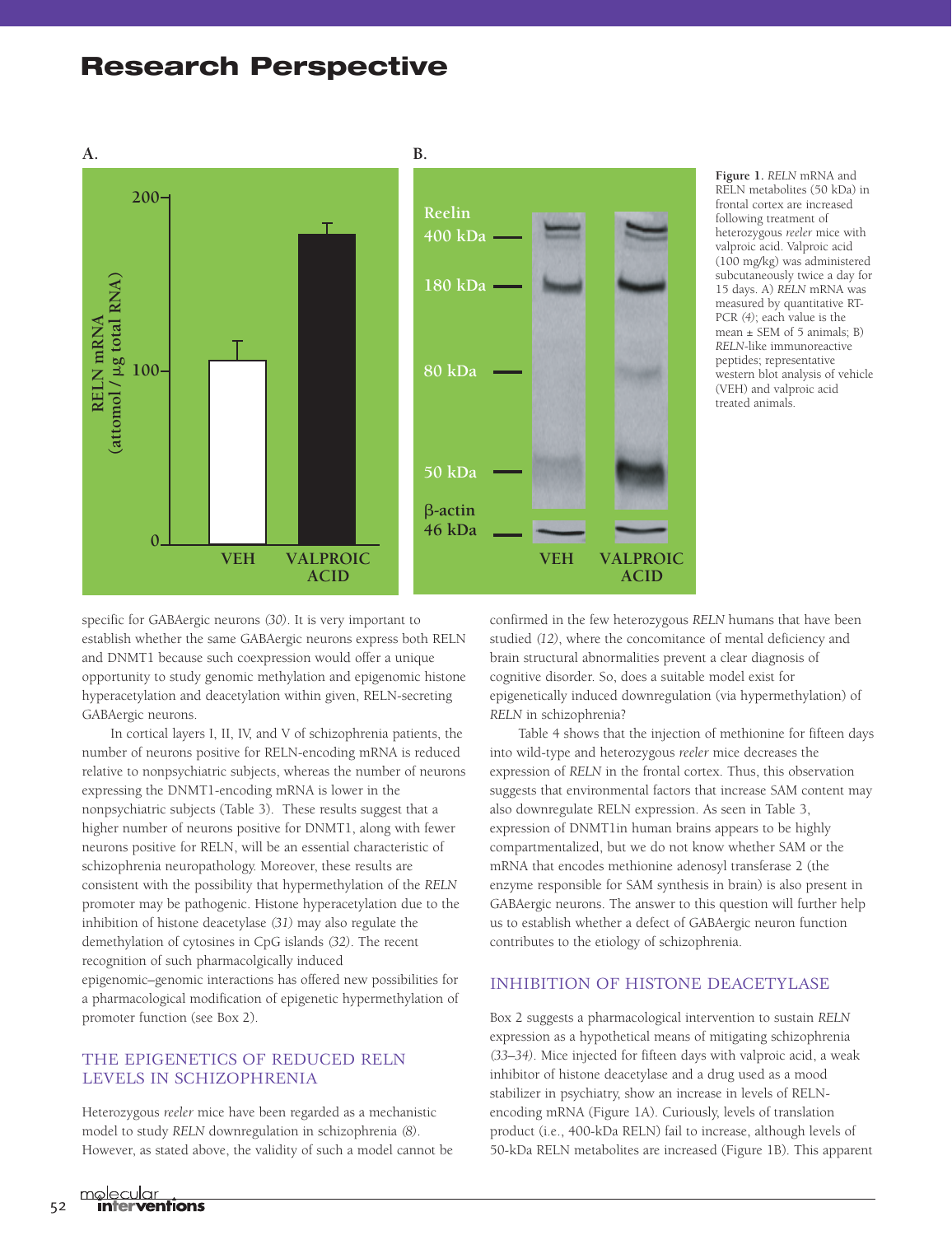instability of RELN may be due to the deficit of binding sites for RELN (i.e., a deficit of integrins or other proteins associated with dendrites and dendritic spines) demonstrated in heterozygous *reeler* mice *(8–9)*. Moreover, as seen in Table 2, Trichostatin A, a potent inhibitor of histone deacetylase, significantly increases the accumulation of RELN-encoding mRNA in NT2 cell cultures.

## GENOMIC AND EPIGENOMIC FACTORS IN NEURONAL PLASTICITY

DNA methylation is a modification of the genome that is emerging as a major mechanism by which the environment (e.g., hormones and extracellular matrix signals such as RELN) epigenetically affects transcriptional regulation. In this context, the methylation status of DNA can be influenced so as to affect gene expression programs that establish long-lasting changes in specific neuronal circuits associated with learning and memory. It is thus crucial to understand 1) how DNA methylation can change gene expression, and 2) how DNA methylation patterns are changed or maintained via DNA demethylase inhibition or activation. The latter question requires a more detailed understanding of demethylase activation. The definition of the genomic and epigenetic interactions in plasticity must consider the role of RELN in DSPD-regulated protein synthesis (Box 1, Figure 3) and in the remodeling of brain structure and function related to learning and memory.

In studying defects of cortical function such as schizophrenia and bipolar disorders, the brain's ability to acquire structural and functional individuality via dendritic and DSPD plasticity takes center stage. Neuronal plasticity was initially proposed to help understand the mechanisms of CNS repair following neuronal damage; however, DSPD plasticity is now considered the very key to individuality in cognitive function. Changes in brain structure are caused by environmentally introduced plastic modifications that can be short (seconds or minutes) or long lasting (hours, days, or years). Long-lasting plastic responses require that new proteins be synthesized during an initial phase that assures the precise definition of the plastic response. Due to the length of axons and the complexity of cortical and hippocampal pyramidal neuron dendritic arborization, protein synthesis is extrasomal, occurring at the sites where nascent proteins will function in dendrites or axon terminals *(35–36)*. It is now believed that the translation of mRNAs resident in dendritic spines *(37)* is activated by a complex signaling mechanism leading to the phosphorylation of a cytoplasmic polyadenylation binding element (CPEB) that activates a polyadenylate polymerase *(38)*. In this mechanism, the mammalian target of rapamycin (mTOR) *(39)* and RELN play an important role (see Box 1). In fact, the integrin receptors that mediate the action of RELN and mTOR are essential to these extrasomal translational events. One should emphasize that the head of dendritic spines, where postsynaptic densities are located, function as a convergence site of all excitatory afferent information. DSPDs are therefore signal transduction centers that

modify dendritic spine volume, shape, and function, and are capable of expressing new protein synthesis *(40)*. They pilot the expression of brain circuit diversity, contributing to intellectual individuality.

## **CONCLUSIONS**

The prevailing view is that schizophrenia is a "two-hit" neurodevelopmental disorder in which structural brain changes caused by a prenatal or perinatal insult (i.e., the first "hit") confer a predisposition to the disease. In fact, to the extent that brain development is a life-long plastic process *(41)*, with structural modifications occurring during long-lasting responses to environmental stimuli associated with learning, it follows that schizophrenia encompasses molecular processes *initiating prenatally* and operative *throughout the life* of the patients.

Thus, schizophrenia cannot reflect discrete insults to merely one or several genes, because we know that the illness is a lifelong disabling condition for only about 40% of patients. Hence, the pathophysiological mechanisms involved in schizophrenia might include defects in a slew of promoters regulated epigenetically by CpG methylation. *RELN* fits readily into this paradigm; its expression is controlled by the interaction between genome and the epigenetic "histone code." We believe that RELN happens to be deficient in schizophrenia *(5)* because of an epigenetic hypermethylation of its promoter region. Others have furnished evidence of the important neurodevelopmental role of RELN in corticogenesis and perhaps in thalamus, neostriatum, and spinal cord function *(42–45)*. We have shown that *RELN* is downregulated in schizophrenia *(5)*, and have posited an important physiological role for RELN in regulating extrasomal protein synthesis important for dendritic spine plasticity. Of course, epigenetic methylation in schizophrenia may apply to many other genes as well, such as those involved in transmitter biosynthesis or postsynaptic receptor biogenesis.

It is time to begin to think in terms of pharmacological interventions that include inhibitors of histone deacetylase and of other modifiers of the epigenetic DNA methylation mechanisms that appear to be operative in the RELN deficit of schizophrenia. The role of RELN in dendritic spine plasticity would be in line with the disordered transcortical connectivity that is now considered to be a core problem in schizophrenia.

#### *Acknowledgments*

This work was supported by grants from the National Institutes of Health MH062090 to EC and MH062188 to AG.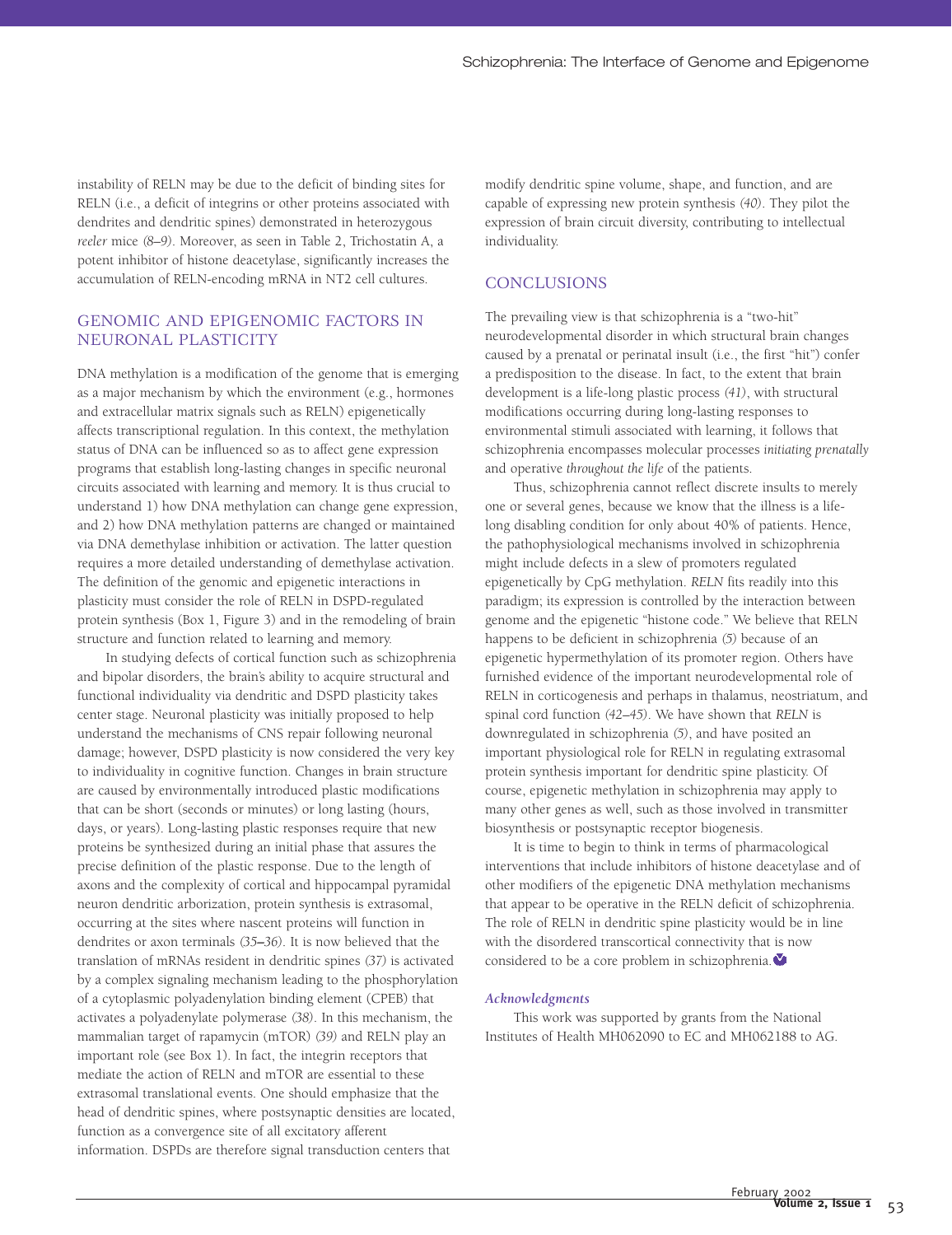| No.            | Age/ | Diagnosis     | Hospital | Reaction to methionine                    |  |
|----------------|------|---------------|----------|-------------------------------------------|--|
|                | Sex  |               | years    |                                           |  |
| 1              | 60/F | Hebephrenic   | 25       | Toxic psychosis;                          |  |
|                |      | Schizophrenia |          | acute symptoms                            |  |
| $\overline{2}$ | 46/F | Hebephrenic   | 10       | Acute symptoms                            |  |
|                |      | Schizophrenia |          |                                           |  |
| 3              | 59/F | Schizophrenia | 29       | None                                      |  |
| $\overline{4}$ | 55/F | Schizophrenia | 37       | None                                      |  |
| 5              | 57/F | Schizophrenia | 25       | Persecutory delusion;                     |  |
|                |      |               |          | auditory hallucination                    |  |
| 6              | 51/M | Hebephrenic   | 20       | Auditory hallucination; paranoid delusion |  |
|                |      | Schizophrenia |          |                                           |  |
| 7              | 53/M | Catatonic     | 16       | Marked increase of symptoms               |  |
|                |      | Schizophrenia |          |                                           |  |
| 8              | 55/M | Paranoid      | 27       | None                                      |  |
|                |      | Schizophrenia |          |                                           |  |
| 9              | 58/M | Schizophrenia | 36       | None                                      |  |
| 10             | 51/M | Paranoid      | 14       | Aggravated                                |  |
|                |      | Schizophrenia |          |                                           |  |
| 11             | 49/M | Catatonic     | 12       | Exaggerated negativism; withdrawal        |  |
|                |      | Schizophrenia |          |                                           |  |
|                |      |               |          |                                           |  |

TABLE 1. L-METHIONINE–INDUCED AGGRAVATION OF SCHIZOPHRENIA<sup>a</sup>

<sup>a</sup> From *(23).*

## TABLE 2. INCREASE IN *RELN* MRNA AFTER TREATMENT WITH INHIBITORS OF HISTONE DEACETYASE

| AzadC          | Fold increase  |
|----------------|----------------|
| $1 \mu M$      | $19.7 \pm 2.8$ |
| $5 \mu M$      | $22.4 \pm 2.9$ |
| $10 \mu M$     | $18.5 \pm 2.8$ |
|                |                |
| Trichostatin A | Fold increase  |
| $0.2 \mu M$    | $18.4 \pm 2.0$ |
| $1.0 \mu M$    | $21.1 \pm 2.4$ |
|                |                |

NT2 neural progenitor cultures were treated with the indicated concentrations of drugs for 24 hr and RNA was isolated. The amount of *RELN* mRNA was quantified using competitive RT-PCR *(4)* and is expressed relative to control.

#### TABLE 3. COMPARISONS BETWEEN RELN-AND DNMT1-POSITIVE NEURONAL COUNTS IN PREFRONTAL CORTEX (BRODMANN AREA 10)

| Layer         | mRNA     | Mean       |      |              |
|---------------|----------|------------|------|--------------|
|               |          | <b>NPS</b> | SP   | <b>ANOVA</b> |
| T             | Reelin   | 1.87       | 0.72 | < 0.001      |
|               | Dnmt 1   | 1.13       | 1.74 | < 0.001      |
| $\mathcal{I}$ | Reelin   | 2.63       | 1.17 | < 0.001      |
|               | Dnmt 1   | 2.23       | 3.37 | < 0.002      |
| Ш             | Reelin   | 1.63       | 0.79 | < 0.001      |
|               | Dnmt 1   | 2.03       | 2.94 | NS.          |
| IV            | Reelin   | 1.57       | 1.10 | < 028        |
|               | Dnmt 1   | 2.23       | 3.60 | < .018       |
| V             | Reelin   | 1.53       | 1.03 | < 0.001      |
|               | Dnmt 1   | 1.77       | 2.84 | < .040       |
| VI            | Reelin   | 1.37       | 1.07 | < .010       |
|               | Dnmt 1   | 2.30       | 3.23 | NS.          |
|               | PMI (hr) | 6.6        | 6.14 | NS.          |

Data show the mean numbers of RELN or DNMT positive neurons in nonpsychiatric subjects (NPS) and schizophrenia patients (SP). The in situ hybridization was performed on tissue that had a post-mortem interval (PMI) of between 5 and 7 hr. ANOVA=NPS vs SP: Cell number =  $\#/mm^2$  x  $10^{-3}$ ; NS = there is no statistically significant difference between groups: groups include 3 NPS and 7 SP.

For details of in situ hybridization histochemical methods, see *(46)*.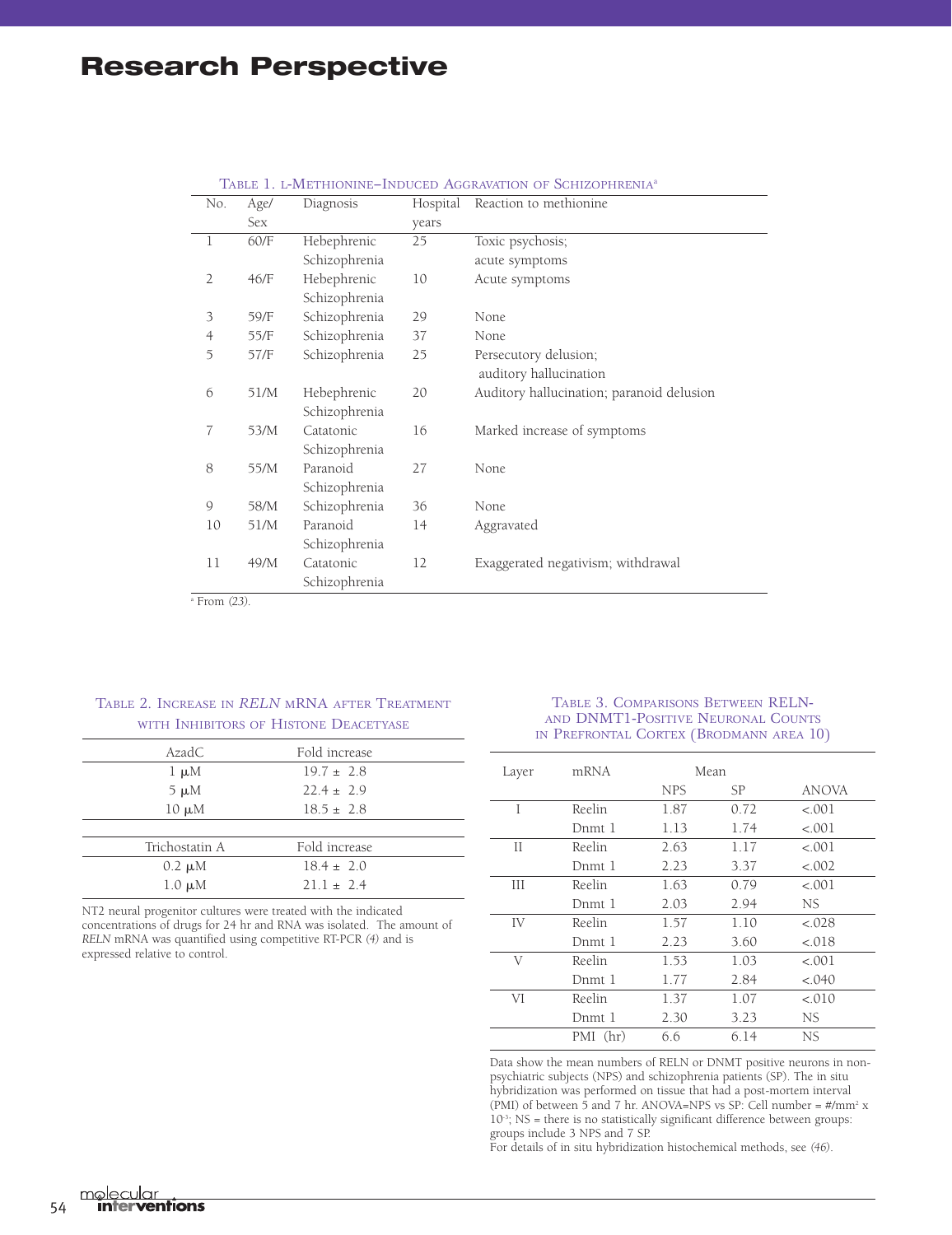TABLE 4. PROTRACTED TREATMENT WITH METHIONINE (1G/KG TWICE DAILY FOR 15 DAYS) DECREASES REELIN PROTEIN AND MRNA EXPRESSION IN FRONTAL CORTEX OF WILD-TYPE MICE (WTM) AND HETEROZYGOUS *REELER* MICE (HRM).

| Reelin<br>400 kDa protein |               |                |              | Reelin<br>mRNA |
|---------------------------|---------------|----------------|--------------|----------------|
| Mice                      | Vehicle       | Methionine     | Vehicle      | Methionine     |
| WTM                       | $720 \pm 120$ | $400 \pm 82$ * | $175 \pm 45$ | $80 \pm 1.5^*$ |
| HRM                       | $470 \pm 40$  | $285 \pm 60*$  | $90 \pm 20$  | $50 \pm 10^*$  |

Reelin mRNA (attomol/µg RNA) was quantified using competitive RT-PCR (4); Reelin 400 k-Da protein (attomol/g of tissue) was quantified by western blot with recombinant reelin as an external standard *(53)*; differences in tissue weigh are corrected for  $\beta$ -actin content. Each value is the mean  $\pm$  SEM of 5 mice; \*p<0.05 Student's t-test.

## *References*

- 1. Gottesman, I.I. *Schizophrenia Genesis: The Origin of Madness*. Freeman, New York (1991).
- 2. Gottesman I.I. and Shields, J. *Schizophrenia: The Epigenetic Puzzle.* Cambridge University, Cambridge, UK (1982).
- 3. Lewis, D.A. and Lieberman, J.A. Catching up on schizophrenia: Natural history and neurobiology. *Neuron* **28**, 325–334 (2000).
- 4. Impagnatiello, F., Guidotti, A.R., Pesold, C. et al. A decrease of reelin expression as a putative vulnerability factor in schizophrenia. *Proc. Natl. Acad. Sci. USA* **95,** 15718**–**15723 (1998).
- 5. Guidotti, A., Auta, J., Davis, J. et al. Reelin and  $GAD_{67}$  expression is decreased in postmortem brain of schizophrenia and bipolar disorder patients. *Arch. Gen. Psychiatry* **57,** 1061**–**1069 (2000).
- 6. Glantz, L.A. and Lewis, D.A. Decreased dendritic spine density on pyramidal cortical neurons in schizophrenia. *Arch. Gen. Psychiatry* **57,** 65**–**73 (2000).
- 7. Rosoklija, G., Toomayan, G., Ellis, S., Keilp, J., Mann, J.J., Latov, N., Hays, A.P., and Andrew, A.J. Structural abnormalities of subicular dendrites in subjects with schizophrenia and mood disorders: preliminary findings. *Arch. Gen. Psychiatry* **57,** 349**–**356 (2000).
- 8. Liu, W.S., Pesold, C., Rodriguez, M.A. et al. Downregulation of dendritic spine and glutamic acid decarboxylase 67 expressions in the reelin haploinsufficient heterozygous reeler mouse. *Proc. Natl. Acad. Sci. USA* **98,** 3477**–**3482 (2001).
- 9. Costa, E., Davis, J., Pesold, C., Tueting, P., and Guidotti, A. The heterozygote reeler mouse as a model for the development of a new generation of antipsychotics. *Curr. Opin. Pharmacol.* **2**, 56-62 (2002).
- 10. Tueting, P., Costa, E., Dwivedi, Y., Guidotti, A., Impagnatiello, F., Manev, R., and Pesold, C. The phenotypic characteristics of heterozygous reeler mouse. *Neuroreport* **10,** 1329**–**1334 (1999).
- 11. Costa, E., Davis, J., Grayson, D.R., Guidotti, A., Pappas, G.D., and Pesold, C. Dendritic spine hypoplasia and downregulation of reelin and GABAergic tone in schizophrenia vulnerability. *Neurobiol. Dis*. **8,** 723**–**742 (2001).
- 12. Hong, S., Shugart, Y., Huang, D., Al Shahwan, S., Grant, S., O'Hourihane, J., Martin, N., and Walsh, C. Autosomal recessive lissencephaly with cerebellar hypoplasia is associated with human RELN mutations. *Nature Genet.* **26,** 93**–**96 (2000).
- 13. Szyf, M. and Detich, N. Regulation of the DNA methylation machinery and its role in cellular transformation. *Prog.*

*Nucleic Acid Res. Mol. Biol*. **69,** 47**–**79 (2001).

- 14. Reik, W. and Walter, J. Genomic imprinting: paternal influence on the genome. *Nature Rev. Genet.* **2,** 21**–**32 (2001).
- 15. Costancia, M., Pickard, B., Kelsey, G., and Reik, W. Imprinting mechanisms. *Genome Res.* **8,** 881**–**900 (1998).
- 16. Nicholls, R.D. The impact of genomic imprinting for neurobehavioral and developmental disorders. *J. Clin. Invest.* **105,** 413**–**418 (2000).
- 17. Jost, J.P., Siegmann, M., Sun, L., and Leung, R. Mechanism of DNA demethylation in chicken embryos: purification and properties of a 5 methylcytosine-DNA glycosylase. *J. Biol. Chem.* **270,** 9734**–**9739 (1995).
- 18. Swisher, J.A., Rand, E., Cedar, H., Pyle, A.M. Analysis of putative RNase sensitivity and protease insensitivity of demethylation activity in extracts from rat myoblasts. *Nucleic Acids Res.* **26,** 5573**–**5580 (1998).
- 19. Bhattacharya, S.K., Ramchandani, S., Cervoni, N., and Szyf, M. A mammalian protein with specific demethylase activity for mCpG DNA. *Nature* **397,** 579**–**583 (1999).
- 20. Alexander, F., Curtis, G.C., Sprince, H., and Crosley, A.P. L-methionine and Ltryptophan feedings in nonpsychotic and schizophrenic patients with and without tranylcypromine. *J. Nerv. Ment.*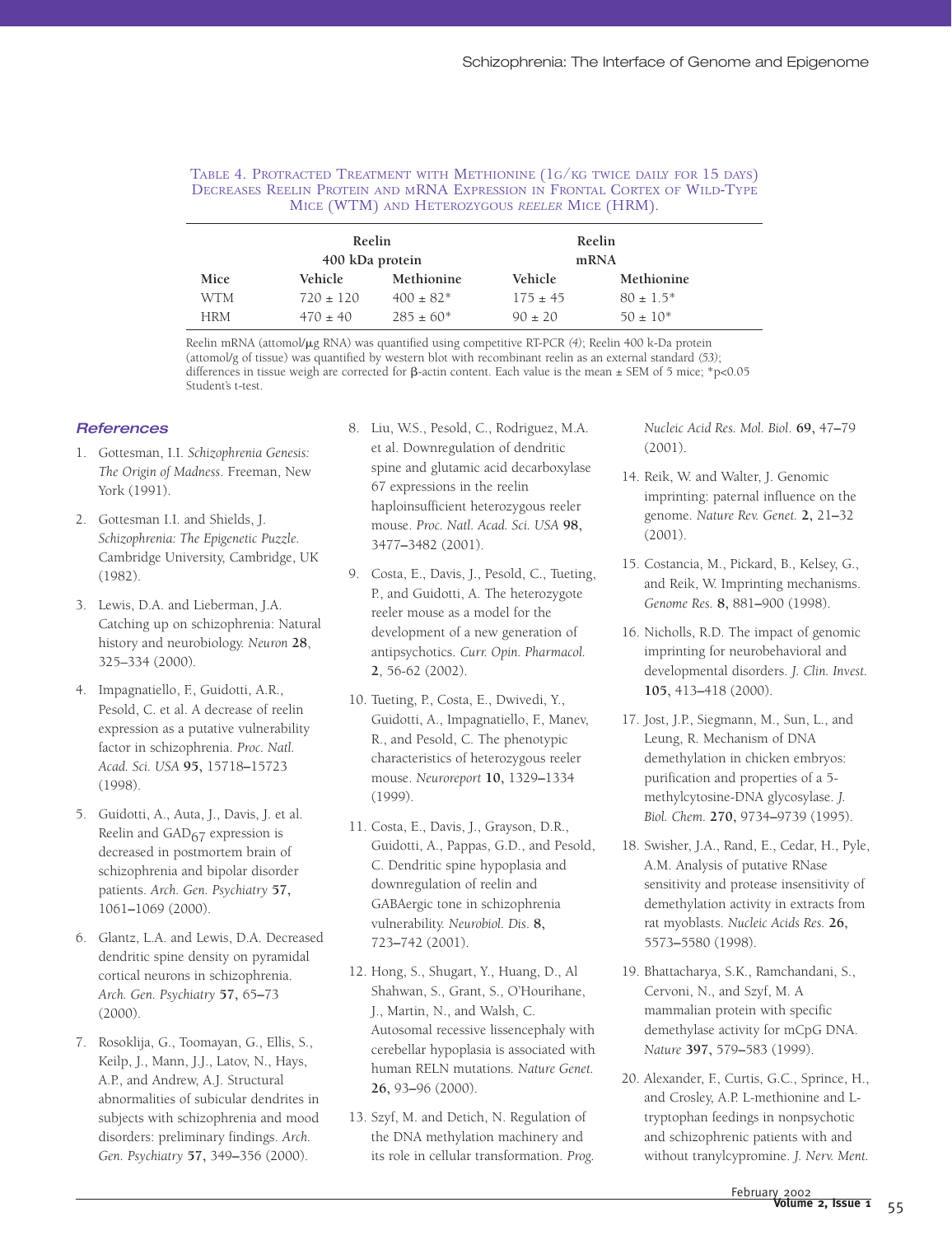*Dis.* **137,** 135**–**142 (1963).

- 21. Ananth, J.V., Ban, T.A., Lehmann, H.E., and Bennett, J. Nicotinic acid in the preventuion and treatment of methionine-induced exacerbation of psychopathology in schizophrenics. *Can. Psychiatr. Assoc. J.* **15,** 15**–**20 (1970).
- 22. Antun, F.T., Burnett, G.B., Cooper, A.J., Daly, R.J., Smythies, J.R., and Zealley, A.K. The effects of l-methionine (without MAOI) in schizophrenia. *J. Psychiatry Res.* **8,** 63**–**71 (1971).
- 23. Berlet, H.H., Matsumoto, K., Pscheidt, G.R., Spaide, J., Bull, C., and Himwich, H.E. Biochemical correlates of behavior in schizophrenic patients. *Arch. Gen. Psychiatry* **6,** 521**–**531 (1965).
- 24. Brune, G.G. and Himwich, H.E. Effects of methionine loading on the behavior of schizophrenia patients. *J. Nerv. Ment. Dis.* **134,** 447**–**450 (1962).
- 25. Kakimoto, Y., Sano, I., Kanazawa, A., Tsujio, T., and Kaneko, Z. Metabolic effects of methionine in schizophrenic patients pretreated with a monoamine oxidase inhibitor. *Nature* **216,** 1110**–**1111 (1967).
- 26. Park, L., Baldessarini, R.J., and Kety, S.S. Effects of methionine ingestion in chronic schizophrenia patients treated with monoamine oxidase inhibitors. *Arch. Gen. Psychiatry* **12,** 346**–**351 (1965).
- 27. Pollin, W., Cardon, P.V., and Kety, S.S. Effects of amino acid feedings in schizophrenic patients treated with iproniazid. *Science* **133,** 104**–**105 (1961).
- 28. Wyatt, R.J., Benedict, A., and Davis, J. Biochemical and sleep studies of schizophrenia: A review of the literature 1960**–**1970. *Schizophr. Bull.* **4,** 8 (1971).
- 29. Cohen, S.M., Nichols, A., Wyatt, R., and Pollin, W. The administration of methionine to chronic schizophrenic

patients: A review of ten studies. *Biol. Psychiatry* **8,** 209**–**225 (1974).

- 30. Rodriguez, M.A., Caruncho, H.J., Costa, E., Pesold, C., Liu, W.S., and Guidotti, A. In *Patas* monkey GAD67 and *reelin* mRNA coexpression varies in a manner dependent of layer and cortical area. *J. Comp. Neurol.* (in press).
- 31. Marks, P.A., Richon, V.M., and Rifkind, R.A. Histone deacetylase inhibitors: Inducers of differentiation or apoptosis of transformed cells. *J. Natl. Cancer Inst.* **92,** 1210**–**1216 (2000).
- 32. Cervoni, N. and Szyf, M. Demethylase activity is directed by histone acetylation. *J. Biol. Chem.* **276,** 40778**–**40787 (2001).
- 33. Phiel, C.J., Zhang, F., Huang, E.Y., Guenther, M.G., Lazar, M.A., and Klein, P.S. Histone deacetylase is a direct target of valproic acid, a potent anticonvulsant, mood stabilizer and teratogen. *J. Biol. Chem.* **276,** 36734**–**36741 (2001).
- 34. Gottlicher, M., Minucci, S., Zhu, P. et al. Valproic acid defines a novel class of HDAC inhibitors inducing differention of transformed cells. *EMBO J.* **20,** 6969**–**6978 (2001).
- 35. Eberwine, J. Molecular biology of axons: "A turning point…" *Neuron* **32,** 959**–**968 (2001).
- 36. Campbell, D.S. and Holt, C. Chemotropic responses of retinal growth cones mediated by rapid local protein synthesis and degradation. *Neuron* **32,** 1013**–**1026 (2001).
- 37. Job, C. and Eberwine, J. Localization and translation of mRNA in dendrites and axons. *Nature Neurosci. Rev.* **2,** 889**–**898 (2001).
- 38. Steward, O. and Schuman, E.M. Protein synthesis at synaptic sites on dendrites. *Annu. Rev. Neurosci.* **24,**299**–**325 (2001).
- 39. Raught, B., Gingras, A.C., and

Sonenberg, N. The target of rapamycin (TOR) proteins. *Proc. Natl. Acad. Sci. USA* **98,** 7037**–**7044 (2001).

- 40. Kennedy, M.B. Signal-processing machines at the postsynaptic density. *Science* **290,** 750**–**754 (2000).
- 41.Woods, B.T. Is schizophrenia a progressive neurodevelopmental disorder? Toward a unitary pathogenetic mechanism. *Am. J. Psychiatry* **155,** 1661**–**1670 (1998).
- 42. D'Arcangelo, G., Miao, G.G., Chen, S.C., Soares, H.D., Morgan, J.I., and Curran, T. A protein related to extracellular matrix proteins deleted in the mouse mutant reeler. *Nature* **374,** 719**–**723 (1995).
- 43. Utsunomiya**-**Tate, N., Kubo, K., Tate, S., Kainosho, M., Katayama, E., Nakajima, K., and Mikoshiba, K. Reelin molecules assemble together to form a large protein complex, which is inhibited by the function-blocking CR-50 antibody. *Proc. Natl. Acad. Sci. USA* **97,** 9729**–**9734 (2000).
- 44. Rice, D.S. and Curran, T. Role of the reelin signaling pathway in the central nervous system development. *Annu. Rev. Neurosci*. **24,**1005**–**1039 (2001).
- 45. Pesold, C., Rodriguez, V., Rodriguez, M.A., Liu, W.S., Caruncho, H.J., Pappas, G.D., Guidotti, A., and Costa, E . Reelin co-expresses with specific neurotransmitters in various structures of non-human primate CNS. *J. Comp. Neurol.* (in press).
- 46. Pesold, C., Impagnatiello, F., Pisu, M.G., Uzunov, D.P., Costa, E., Guidotti, A., and Caruncho, H.J. Reelin is preferentially expressed in neurons synthesizing  $\gamma$ -aminobutyric acid in cortex and hippocampus of adult rats. *Proc. Natl. Acad. Sci. USA* **95,** 3221**–**3226 (1998).
- 47. Pesold, C., Liu, W.S., Guidotti, A., Costa, E., and Caruncho, H.J. Cortical bitufted, horizontal, and Martinotti cells preferentially express and secrete